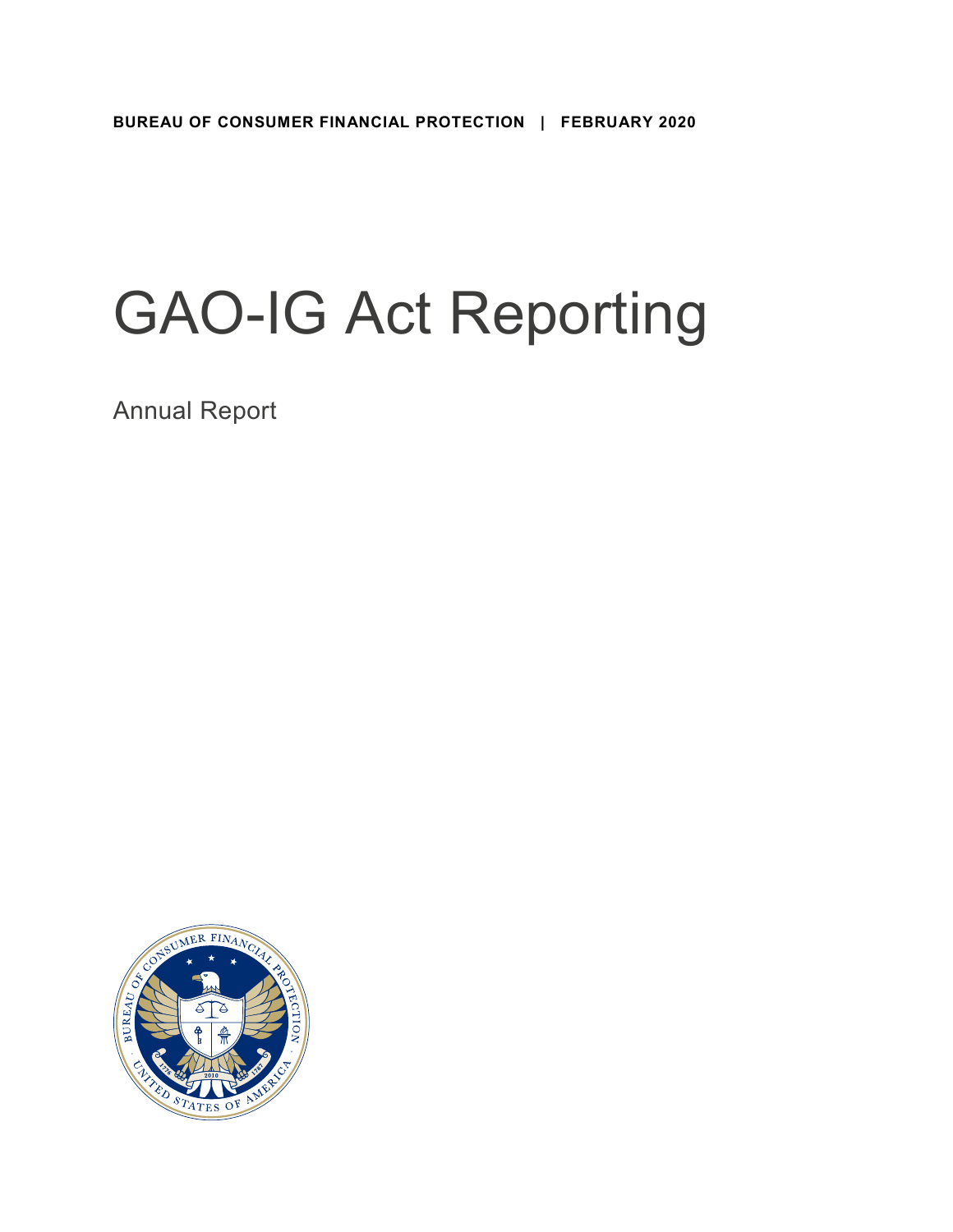## <span id="page-1-0"></span>**Table of contents**

| $\mathbf 1$ |  |  |
|-------------|--|--|
|             |  |  |
|             |  |  |
|             |  |  |
|             |  |  |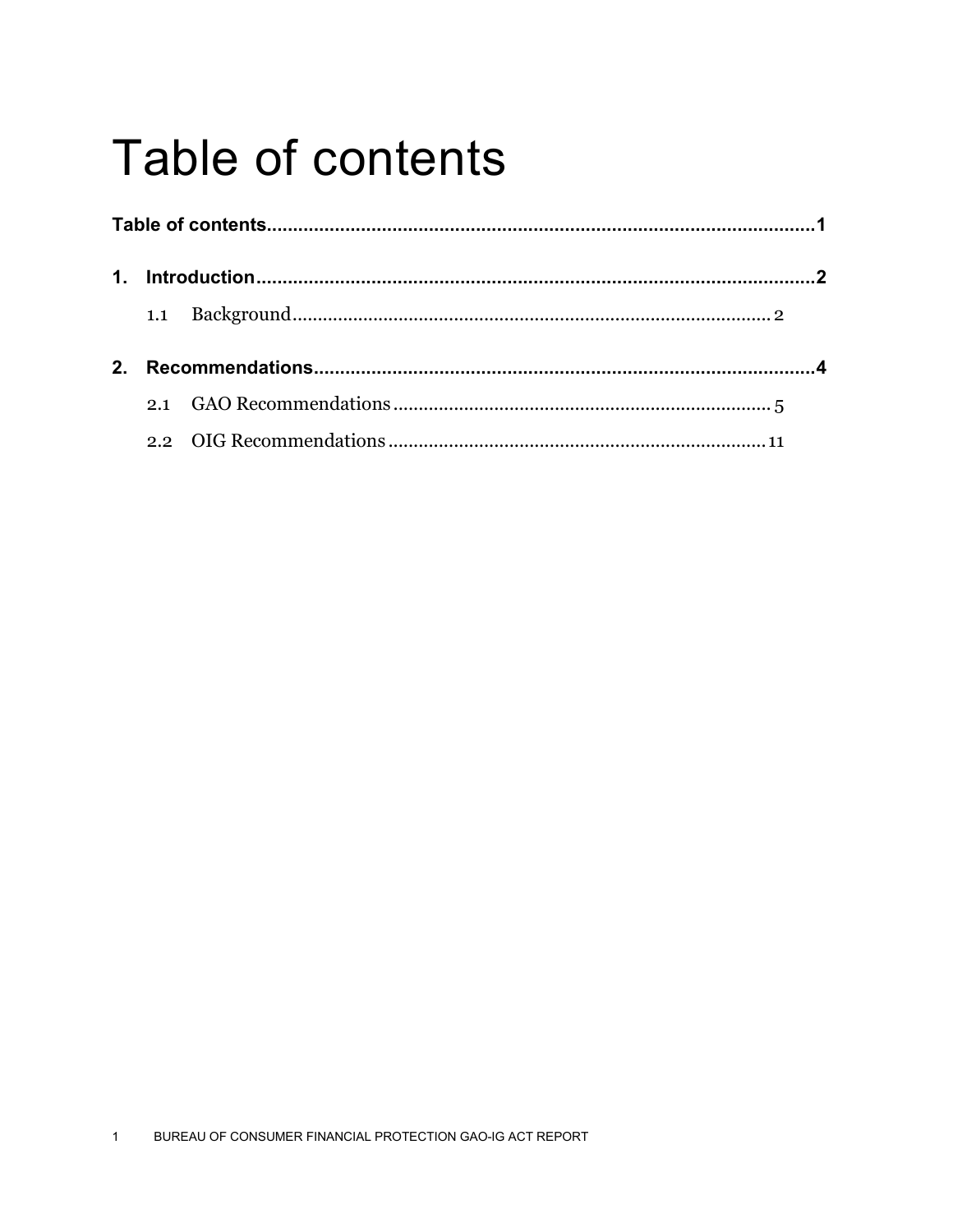## <span id="page-2-0"></span>1. Introduction

On January 3, 2019, the Good Accounting Obligation in Government Act (GAO-IG Act or Act) was enacted as Public Law number 115-414. This report is the first published by the Bureau of Consumer Financial Protection (Bureau or CFPB) in compliance with that law.[1](#page-2-2)

The GAO-IG Act requires agencies to annually submit a report to Congress on the status of certain open public audit recommendations. To comply with the requirements of the Act, this report contains the following sections: (1) Open Government Accountability Office (GAO) recommendations, and (2) Open Office of the Inspector General of the Board of Governors of the Federal Reserve System (FRB) and the Consumer Financial Protection Bureau (OIG) recommendations.

The GAO-IG Act also requires agencies to disclose discrepancies between its report and reports issued by the GAO and OIG. The Bureau is not aware of any discrepancy between this report and public reports issued by GAO or OIG.

### <span id="page-2-1"></span>1.1 Background

The Bureau was established on July 21, 2010, under Title X of the Dodd-Frank Wall Street Reform and Consumer Protection Act (Dodd-Frank Act). The Bureau was established as an independent bureau within the Federal Reserve System. The Bureau is an Executive agency as defined in Section 105 of Title 5, United States Code. As an Executive agency and under the Dodd-Frank Act, the Bureau is subject to external audits and reviews, some of which are legislatively mandated, others of which are conducted at the discretion of the oversight body.

Audits and reviews conducted by GAO and OIG can be categorized as follows:

 GAO Annual Financial Statement Audit: Annual audit is to determine whether the Bureau's financial statements were fairly presented and whether the Bureau's management maintained effective internal control over financial reporting. The annual

<span id="page-2-2"></span> <sup>1</sup> The GAO-IG Act requires agencies to "submit reports on outstanding recommendations in the annual budget justification submitted to Congress." The Bureau does not submit a budget justification to Congress and has published this report as a standalone document.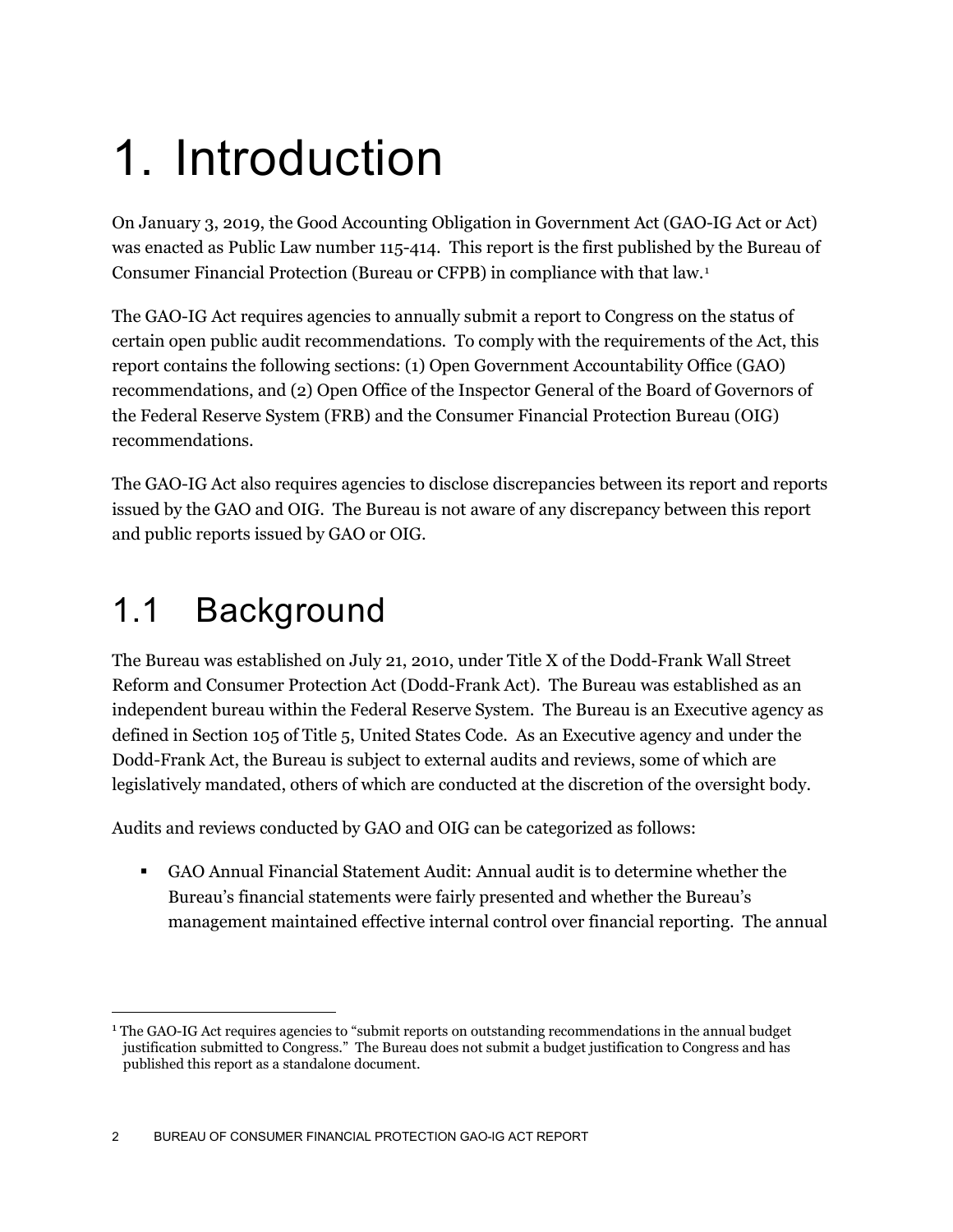GAO financial statement audit is a requirement of the Dodd-Frank Act, 12 U.S.C. §5496a(b).

- GAO Subject Matter Engagements: These engagements are performed at the request of congressional members, committees or subcommittees, may be mandated by public laws or committee reports, or undertaken at GAO's own initiative.
- OIG: Conducts audits, investigations, and other reviews of the Bureau's program functions. Section 1081 of the Dodd-Frank Act amended the Inspector General Act of 1978 to create one Inspector General for both the FRB and the Bureau and to provide the OIG with all of the authorities and responsibilities provided by the IG Act with respect to the Bureau.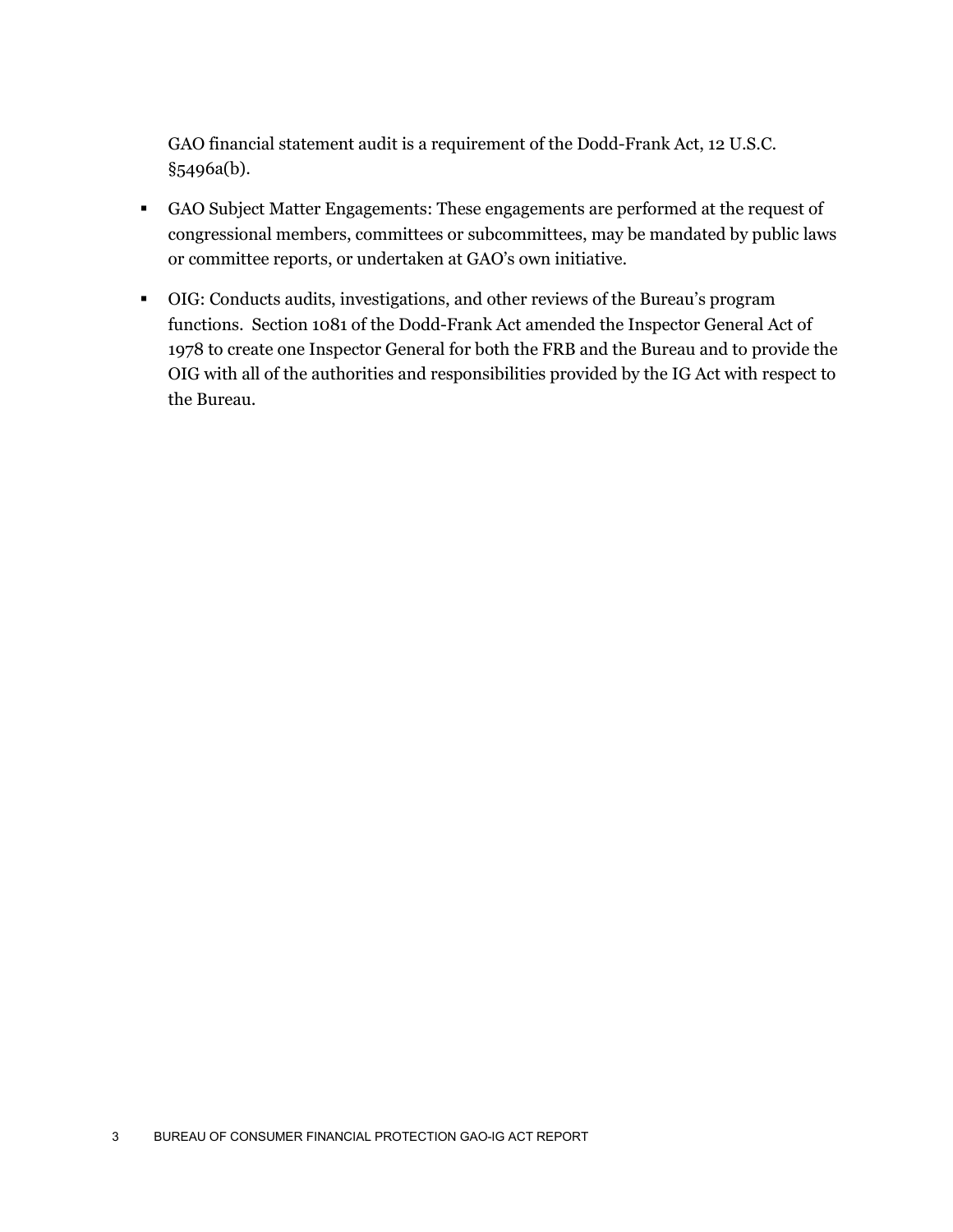## <span id="page-4-0"></span>2. Recommendations

From the creation of the Bureau in July 2010 through December 31, 2019, GAO and OIG have issued a total of 370 recommendations to the Bureau. To date, 311 or 84% have been closed. There are currently 59 open GAO and OIG recommendations.

- Of the total 370 recommendations, 90 were issued by GAO and 280 were issued by OIG. Of the 280 findings issued by OIG, 240 or 86% have been closed. Of the 90 recommendations issued by GAO, 71 or 79% have been closed.
- In fiscal year 2019, 38 recommendations were issued to the Bureau under 13 reports from GAO and OIG.
- Of the 325 recommendations issued from July 2010 through fiscal year 2018, 303 or 93% have been closed by the issuing auditor.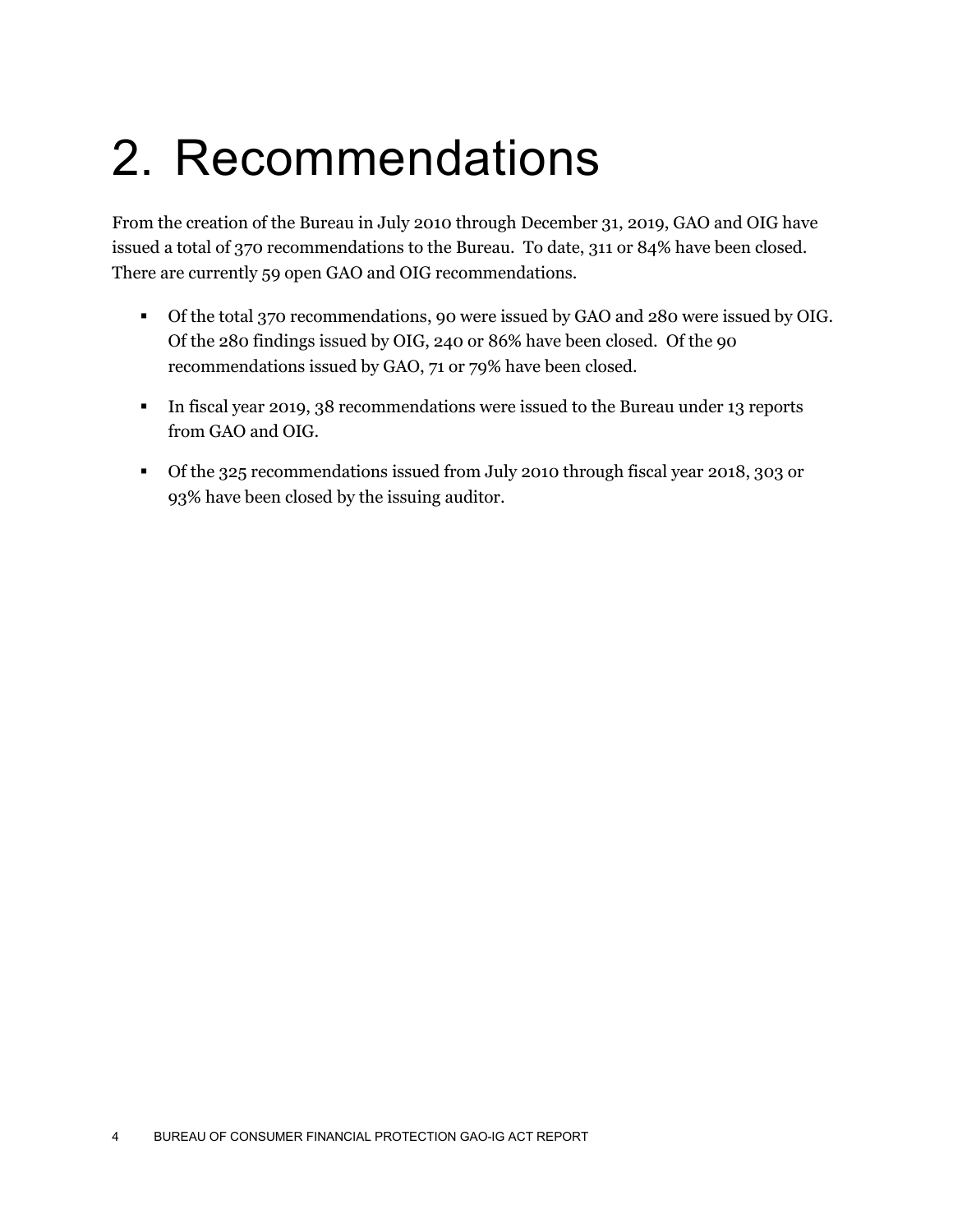### <span id="page-5-0"></span>2.1 GAO Recommendations

Table 1 provides a list of all 19 open GAO recommendations.

#### **TABLE 1:** OPEN GAO RECOMMENDATIONS

| <b>Report Title</b>                                                                                                                 | <b>Report Date</b> | <b>Recommendation</b>                                                                                                                                                                                                                                                                                                                                                                                                                                                                                                                                                                                                                                                                                  | Justification <sup>2</sup>                        | <b>Estimated</b><br><b>Completion</b> |
|-------------------------------------------------------------------------------------------------------------------------------------|--------------------|--------------------------------------------------------------------------------------------------------------------------------------------------------------------------------------------------------------------------------------------------------------------------------------------------------------------------------------------------------------------------------------------------------------------------------------------------------------------------------------------------------------------------------------------------------------------------------------------------------------------------------------------------------------------------------------------------------|---------------------------------------------------|---------------------------------------|
| Management Report:<br><b>Improvements Needed</b><br>in CFPB's Internal<br>Controls and<br>Accounting<br>Procedures<br>(GAO-16-522R) | 6/13/2016          | Direct the program offices to<br>require vendors to provide<br>detailed invoices with costs<br>broken out by project.                                                                                                                                                                                                                                                                                                                                                                                                                                                                                                                                                                                  | Not applicable.<br>Implementation in<br>progress. | <b>FY20</b>                           |
| Student Loans:<br>Oversight of Service<br>members' Interest<br>Rate Cap Could Be<br>Strengthened<br>(GAO-17-4)                      | 11/15/2016         | To better ensure that service<br>members with private student<br>loans benefit from the SCRA<br>interest rate cap, the Director of<br>the Consumer Financial<br>Protection Bureau and the<br>Attorney General of the<br>Department of Justice should<br>coordinate with each other, and<br>with the four federal financial<br>regulators, as appropriate, to<br>determine the best way to<br>ensure routine oversight of<br>SCRA compliance for all<br>nonbank private student loan<br>lenders and servicers. If CFPB<br>and DOJ determine that<br>additional statutory authority is<br>needed to facilitate such<br>oversight, CFPB and DOJ<br>should develop a legislative<br>proposal for Congress. | Not applicable.<br>Implementation in<br>progress. | TBD                                   |

<span id="page-5-1"></span> <sup>2</sup> The GAO-IG Act requires agencies to provide a justification for GAO recommendations it has "decided not to implement." As applicable, this information is provided in the justification column.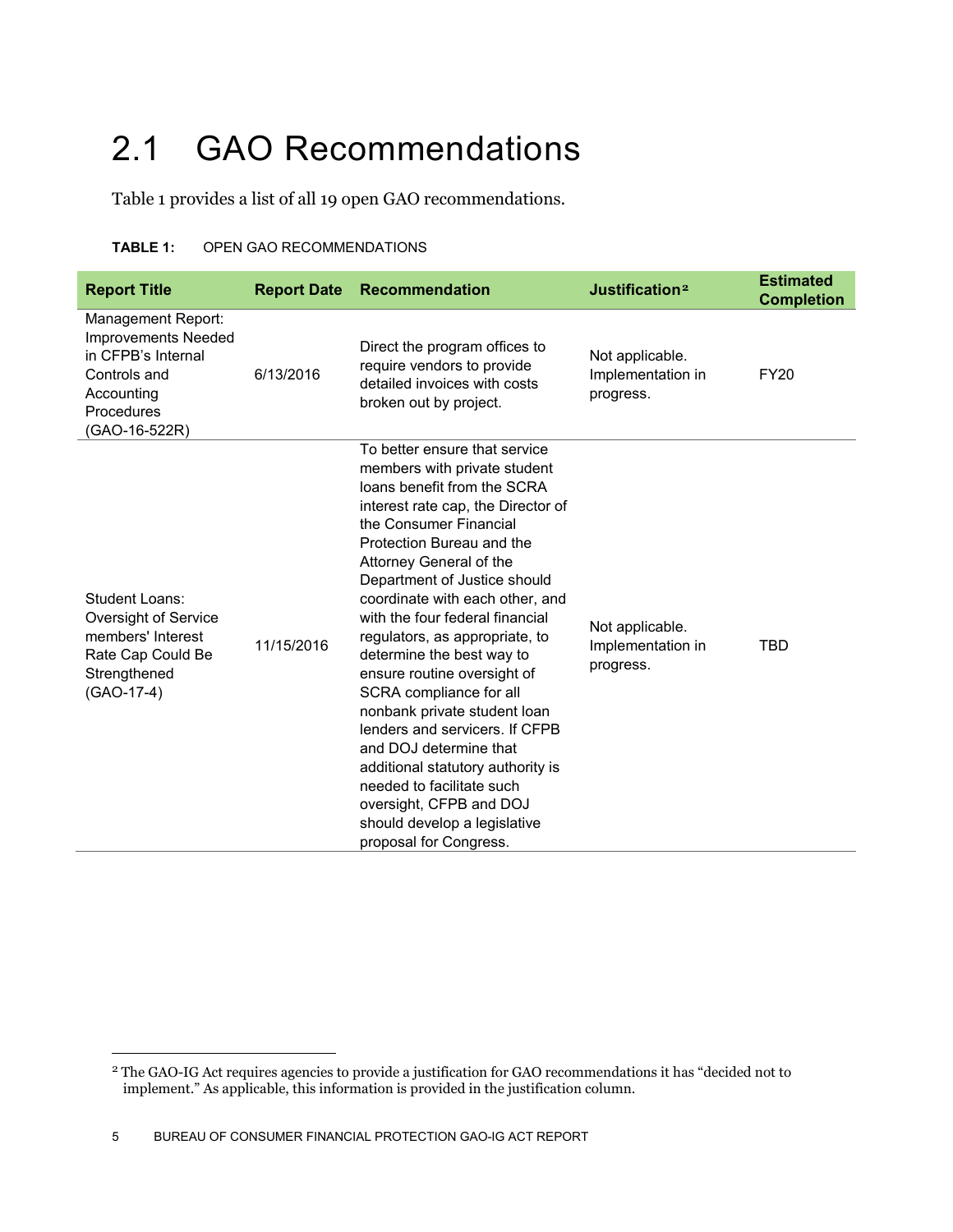| <b>Report Title</b>                                                                                                                                            | <b>Report Date</b> | Recommendation                                                                                                                                                                                                                                                                                                                                                             | Justification <sup>2</sup>                                                                                                                                                                                                                                                                                   | <b>Estimated</b><br><b>Completion</b> |
|----------------------------------------------------------------------------------------------------------------------------------------------------------------|--------------------|----------------------------------------------------------------------------------------------------------------------------------------------------------------------------------------------------------------------------------------------------------------------------------------------------------------------------------------------------------------------------|--------------------------------------------------------------------------------------------------------------------------------------------------------------------------------------------------------------------------------------------------------------------------------------------------------------|---------------------------------------|
| <b>PRIVATE DEPOSIT</b><br><b>INSURANCE: Credit</b><br>Unions Largely<br>Complied with<br>Disclosure Rules, but<br>Rules Should Be<br>Clarified<br>(GAO-17-259) | 3/29/2017          | To help state credit union<br>supervisors and privately<br>insured credit unions better<br>interpret Regulation I and inform<br>consumers when an institution<br>is not federally insured, CFPB<br>should issue guidance to clarify<br>whether drive-through windows<br>require disclosures.                                                                               | At this time, the issues<br>identified do not<br>appear to present<br>significant risk of<br>consumer harm and<br>the Bureau has seen<br>no indication of<br>consumer or industry<br>concerns related to this<br>issue. At this time, the<br>Bureau has not added<br>this item to our<br>rulemaking program. | <b>NA</b>                             |
| PRIVATE DEPOSIT<br><b>INSURANCE: Credit</b><br><b>Unions Largely</b><br>Complied with<br>Disclosure Rules, but<br>Rules Should Be<br>Clarified<br>(GAO-17-259) | 3/29/2017          | To help state credit union<br>supervisors and privately<br>insured credit unions better<br>interpret Regulation I and inform<br>consumers when an institution<br>is not federally insured, CFPB<br>should issue guidance to<br>describe what constitutes clear<br>and conspicuous disclosure,<br>including minimum signage<br>dimensions and font size for<br>disclosures. | At this time, the issues<br>identified do not<br>appear to present<br>significant risk of<br>consumer harm and<br>the Bureau has seen<br>no indication of<br>consumer or industry<br>concerns related to this<br>issue. At this time, the<br>Bureau has not added<br>this item to our<br>rulemaking program. | <b>NA</b>                             |
| PRIVATE DEPOSIT<br><b>INSURANCE: Credit</b><br><b>Unions Largely</b><br>Complied with<br>Disclosure Rules, but<br>Rules Should Be<br>Clarified<br>(GAO-17-259) | 3/29/2017          | To help state credit union<br>supervisors and privately<br>insured credit unions better<br>interpret Regulation I and inform<br>consumers when an institution<br>is not federally insured, CFPB<br>should issue guidance to<br>explain and provide examples of<br>which communications are<br>advertising.                                                                 | At this time, the issues<br>identified do not<br>appear to present<br>significant risk of<br>consumer harm and<br>the Bureau has seen<br>no indication of<br>consumer or industry<br>concerns related to this<br>issue. At this time, the<br>Bureau has not added<br>this item to our<br>rulemaking program. | <b>NA</b>                             |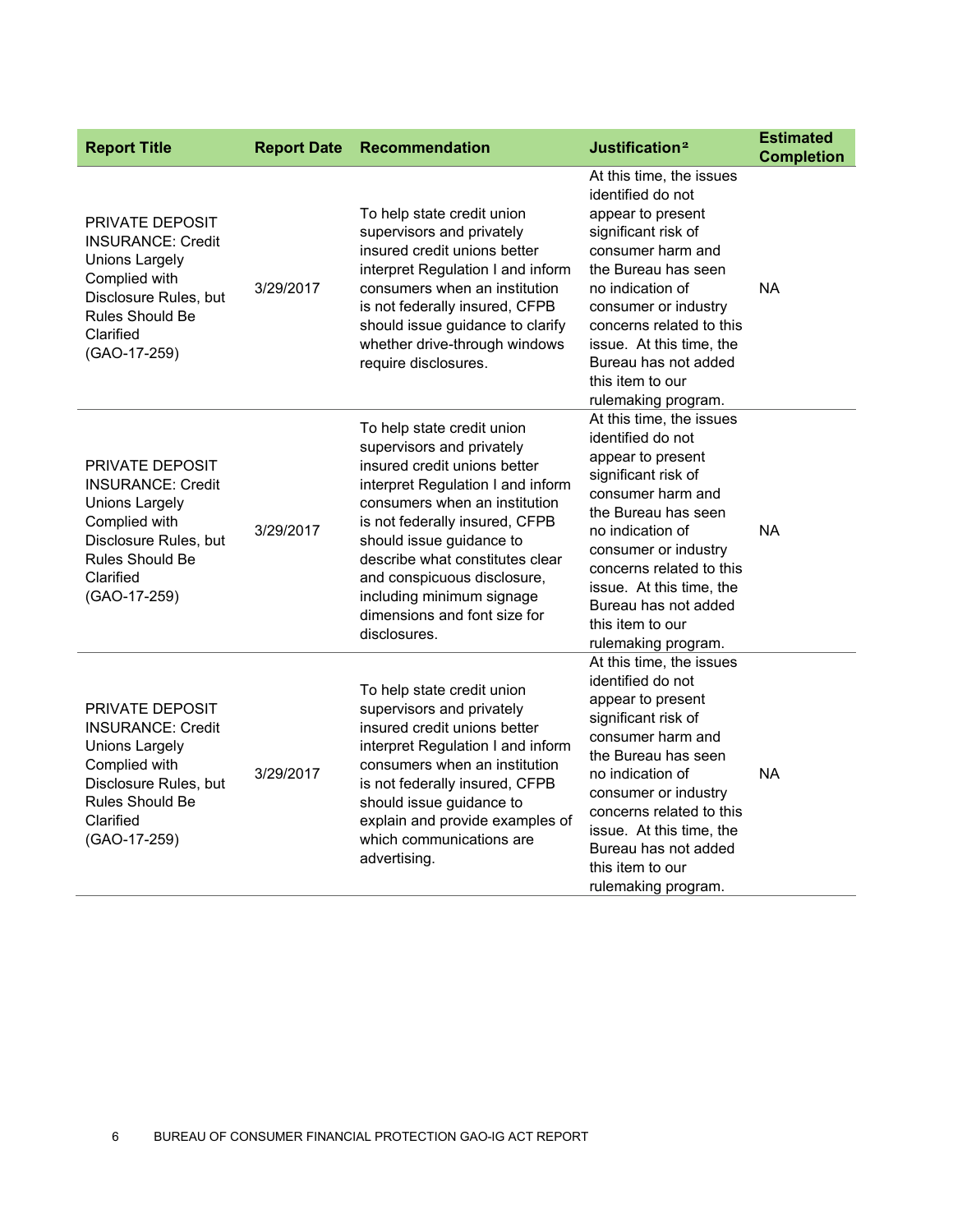| <b>Report Title</b>                                                                                                                                          | <b>Report Date</b> | Recommendation                                                                                                                                                                                                                                                                                                                                                                                                                                                                                                                                                                                                                                                                                                                                                                                                                                                                                                                                                                                                                                                                                                                                                                                                                                                                             | Justification <sup>2</sup>                        | <b>Estimated</b><br><b>Completion</b> |
|--------------------------------------------------------------------------------------------------------------------------------------------------------------|--------------------|--------------------------------------------------------------------------------------------------------------------------------------------------------------------------------------------------------------------------------------------------------------------------------------------------------------------------------------------------------------------------------------------------------------------------------------------------------------------------------------------------------------------------------------------------------------------------------------------------------------------------------------------------------------------------------------------------------------------------------------------------------------------------------------------------------------------------------------------------------------------------------------------------------------------------------------------------------------------------------------------------------------------------------------------------------------------------------------------------------------------------------------------------------------------------------------------------------------------------------------------------------------------------------------------|---------------------------------------------------|---------------------------------------|
| <b>Financial Services</b><br>Regulations:<br>Procedures for<br>Reviews under<br><b>Regulatory Flexibility</b><br>Act Need to Be<br>Enhanced (GAO-18-<br>256) | 1/30/2018          | The Consumer Financial<br><b>Protection Bureau should</b><br>develop and implement specific<br>policies and procedures for how<br>it will consistently comply with<br>RFA requirements and key<br>aspects of Office of Advocacy<br>and OMB guidance that include<br>the following three elements: (1)<br>processes for creating and<br>maintaining documentation<br>sufficient to support analysis of<br>alternatives that could minimize<br>the impact on small entities; (2)<br>processes for considering to the<br>extent practicable a rule's<br>potential economic impacts on<br>small entities, including for<br>evaluating broad economic<br>impacts of regulations in<br>certification determinations and<br>assessing alternatives that<br>could minimize impact on small<br>entities; and (3) in developing<br>policies and procedures for<br>section 610 reviews, include<br>processes for determining which<br>rules require review, posting<br>notices of upcoming reviews in<br>the Federal Register,<br>maintaining documentation<br>supporting the analysis and<br>conclusions of RFA-required<br>considerations, and establishing<br>procedures for publicly<br>disclosing the review or<br>summaries (such as in the<br>Federal Register or on the<br>agency's website). | Not applicable.<br>Implementation in<br>progress. | <b>FY20</b>                           |
| <b>COMMUNITY BANKS</b><br>AND CREDIT<br><b>UNIONS: Regulators</b><br>Could Take Additional<br>Steps to Address<br><b>Compliance Burdens</b><br>(GAO-18-213)  | 2/27/2018          | The Director of CFPB should<br>assess the effectiveness of<br>Truth-in-Lending Act - Real<br><b>Estate Settlement Procedures</b><br>Act Integrated Disclosure<br>(TRID) guidance to determine<br>the extent to which TRID's<br>requirements are accurately<br>understood and take steps to<br>address any issues as<br>necessary.                                                                                                                                                                                                                                                                                                                                                                                                                                                                                                                                                                                                                                                                                                                                                                                                                                                                                                                                                          | Submitted closure<br>package for GAO<br>review.   | <b>FY19</b>                           |

7 BUREAU OF CONSUMER FINANCIAL PROTECTION GAO-IG ACT REPORT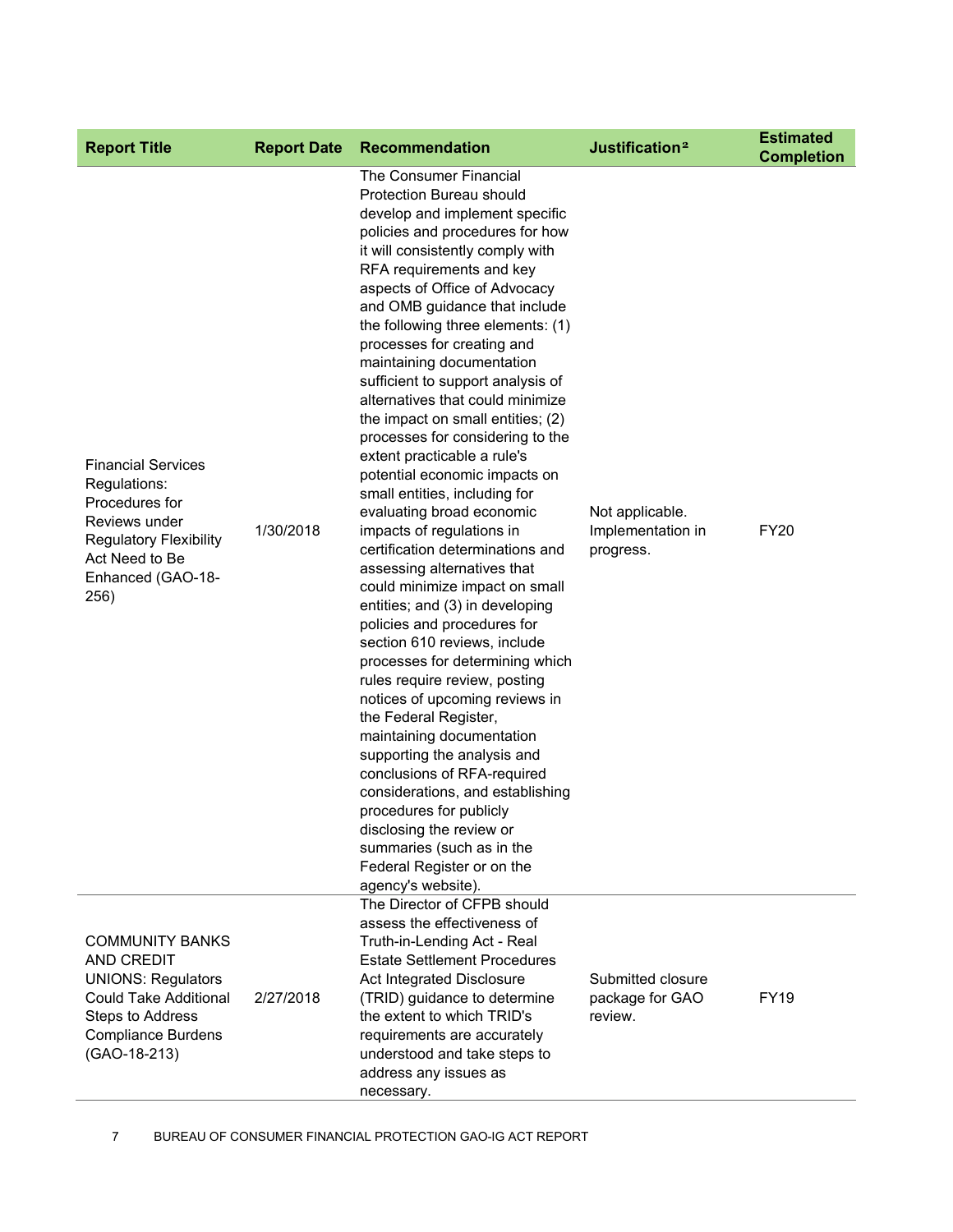| <b>Report Title</b>                                                                                                                                                         | <b>Report Date</b> | <b>Recommendation</b>                                                                                                                                                                                                                                                                                                                                                                                                          | Justification <sup>2</sup>                        | <b>Estimated</b><br><b>Completion</b> |
|-----------------------------------------------------------------------------------------------------------------------------------------------------------------------------|--------------------|--------------------------------------------------------------------------------------------------------------------------------------------------------------------------------------------------------------------------------------------------------------------------------------------------------------------------------------------------------------------------------------------------------------------------------|---------------------------------------------------|---------------------------------------|
| <b>COMMUNITY BANKS</b><br><b>AND CREDIT</b><br><b>UNIONS: Regulators</b><br><b>Could Take Additional</b><br>Steps to Address<br><b>Compliance Burdens</b><br>(GAO-18-213)   | 2/27/2018          | The Director of CFPB should<br>issue public information on its<br>plans for reviewing regulations<br>applicable to banks and credit<br>unions, including information<br>describing the scope of<br>regulations the timing and<br>frequency of the reviews, and<br>the extent to which the reviews<br>will be coordinated with the<br>federal depository institution<br>regulators as part of their<br>periodic EGRPRA reviews. | Not applicable.<br>Implementation in<br>progress. | <b>TBD</b>                            |
| Financial Technology:<br>Additional Steps by<br><b>Regulators Could</b><br><b>Better Protect</b><br><b>Consumers and Aid</b><br><b>Regulatory Oversight</b><br>(GAO-18-254) | 3/22/2018          | The Director of the Consumer<br><b>Financial Protection Bureau</b><br>should engage in collaborative<br>discussions with other relevant<br>financial regulators in a group<br>that includes all relevant<br>stakeholders and has defined<br>agency roles and outcomes to<br>address issues related to<br>consumers' use of account<br>aggregation services.                                                                    | Not applicable.<br>Implementation in<br>progress. | <b>TBD</b>                            |
| Financial Technology:<br><b>Agencies Should</b><br>Provide Clarification on<br>Lenders' Use of<br>Alternative Data<br>(GAO-19-111)                                          | 12/19/2018         | The Director of the Bureau of<br><b>Consumer Financial Protection</b><br>should, in coordination with the<br>federal banking regulators and<br>with input from relevant<br>stakeholders, communicate in<br>writing to fintech lenders on the<br>appropriate use of alternative<br>data in the underwriting<br>process, including issues to<br>consider when selecting types<br>of alternative data to use.                     | Not applicable.<br>Implementation in<br>progress. | <b>FY20</b>                           |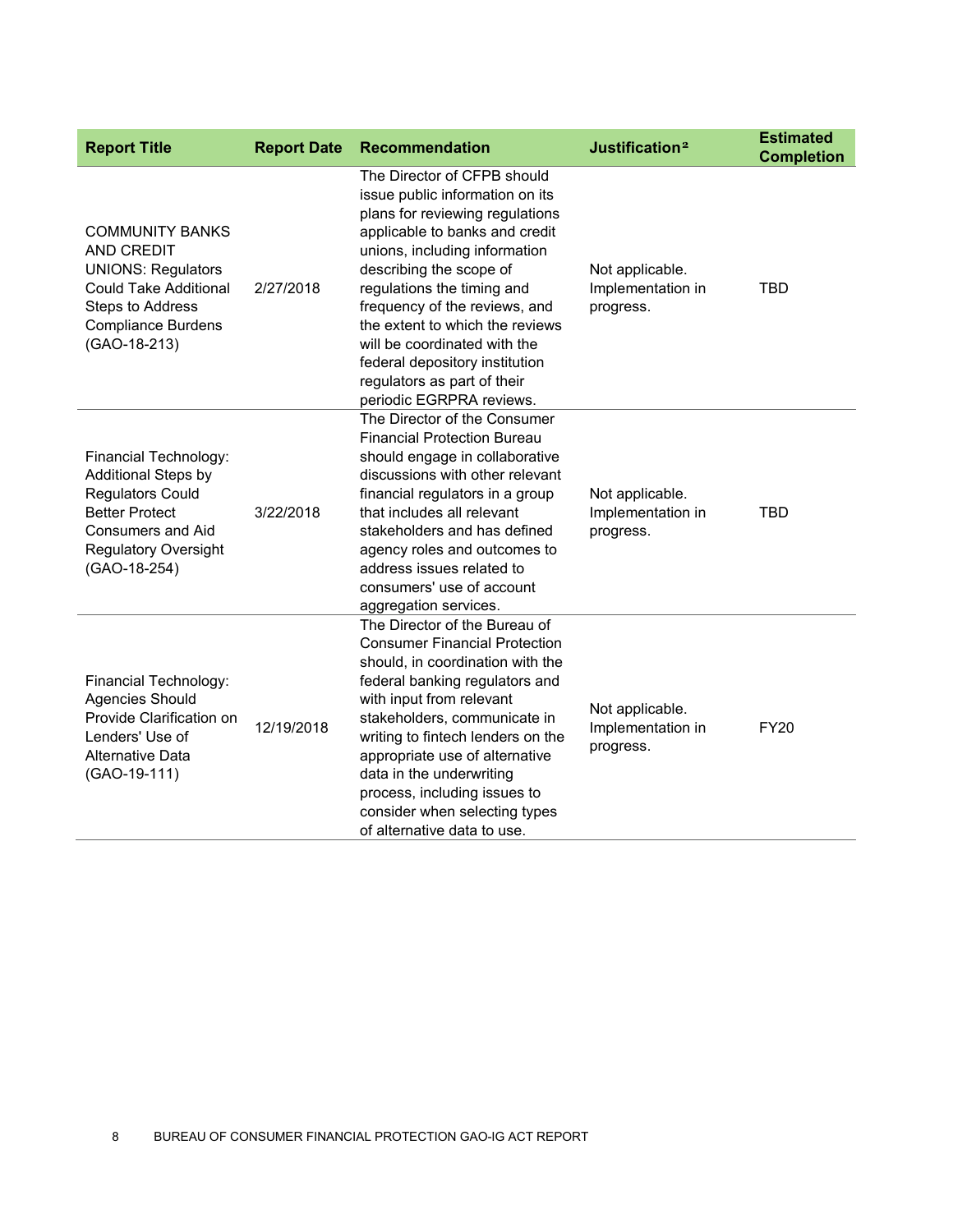| <b>Report Title</b>                                                                                                                                                                         | <b>Report Date</b> | <b>Recommendation</b>                                                                                                                                                                                                                                                                                                                                                                                                                                                                                                     | Justification <sup>2</sup>                                                                                                                                                                                                                                                                                         | <b>Estimated</b><br><b>Completion</b> |
|---------------------------------------------------------------------------------------------------------------------------------------------------------------------------------------------|--------------------|---------------------------------------------------------------------------------------------------------------------------------------------------------------------------------------------------------------------------------------------------------------------------------------------------------------------------------------------------------------------------------------------------------------------------------------------------------------------------------------------------------------------------|--------------------------------------------------------------------------------------------------------------------------------------------------------------------------------------------------------------------------------------------------------------------------------------------------------------------|---------------------------------------|
| Dodd-Frank<br>Regulations:<br><b>Consumer Financial</b><br><b>Protection Bureau</b><br>Needs a Systemic<br>Process to Prioritize<br><b>Consumer Risks</b><br>(GAO-19-158)                   | 12/21/2018         | The Director of CFPB should<br>implement a systematic process<br>for prioritizing risks to<br>consumers and considering how<br>to use the bureau's available<br>policy tools-such as<br>rulemaking, supervision,<br>enforcement, and consumer<br>education-to address these<br>risks. Such a process could<br>incorporate principles from the<br>prior One Bureau process, such<br>as an assessment of the extent<br>of potential harm to consumers<br>in financial markets, to prioritize<br>the most significant risks. | Not applicable.<br>Implementation in<br>progress.                                                                                                                                                                                                                                                                  | <b>FY20</b>                           |
| <b>Consumer Data</b><br><b>Protection: Actions</b><br>Needed to Strengthen<br>Oversight of Consumer<br><b>Reporting Agencies</b><br>(GAO-19-196)                                            | 2/21/2019          | The Director of CFPB should<br>identify additional sources of<br>information, such as through<br>registering CRAs or leveraging<br>state information, that would<br>help ensure the agency is<br>tracking all CRAs that meet the<br>larger participant threshold.                                                                                                                                                                                                                                                         | Not applicable.<br>Implementation in<br>progress.                                                                                                                                                                                                                                                                  | FY21                                  |
| <b>Consumer Data</b><br><b>Protection: Actions</b><br>Needed to Strengthen<br>Oversight of Consumer<br><b>Reporting Agencies</b><br>(GAO-19-196)                                            | 2/21/2019          | The Director of CFPB should<br>assess whether its process for<br>prioritizing CRA examinations<br>sufficiently incorporates the data<br>security risks CRAs pose to<br>consumers, and take any<br>needed steps identified by the<br>assessment to more sufficiently<br>incorporate these risks.                                                                                                                                                                                                                           | Not applicable.<br>Implementation in<br>progress.                                                                                                                                                                                                                                                                  | <b>FY21</b>                           |
| PRIVATE STUDENT<br><b>LOANS: Clarification</b><br>from CFPB Could Help<br><b>Ensure More</b><br>Consistent<br>Opportunities and<br><b>Treatment for</b><br><b>Borrowers</b><br>(GAO-19-430) | 5/24/2019          | The Director of CFPB should<br>provide written clarification to<br>nonbank private student loan<br>lenders on their authorities<br>under the Fair Credit Reporting<br>Act to offer private student loan<br>rehabilitation programs that<br>include removing information<br>from credit reports.                                                                                                                                                                                                                           | The Bureau believes<br>that the Director's<br>response contained in<br>the response letter that<br>accompanied the<br>report in its appendix<br>constitute the Bureau's<br>response to the<br>recommendation. At<br>this time, the Bureau<br>believes further action<br>must be made by<br>financial institutions. | <b>NA</b>                             |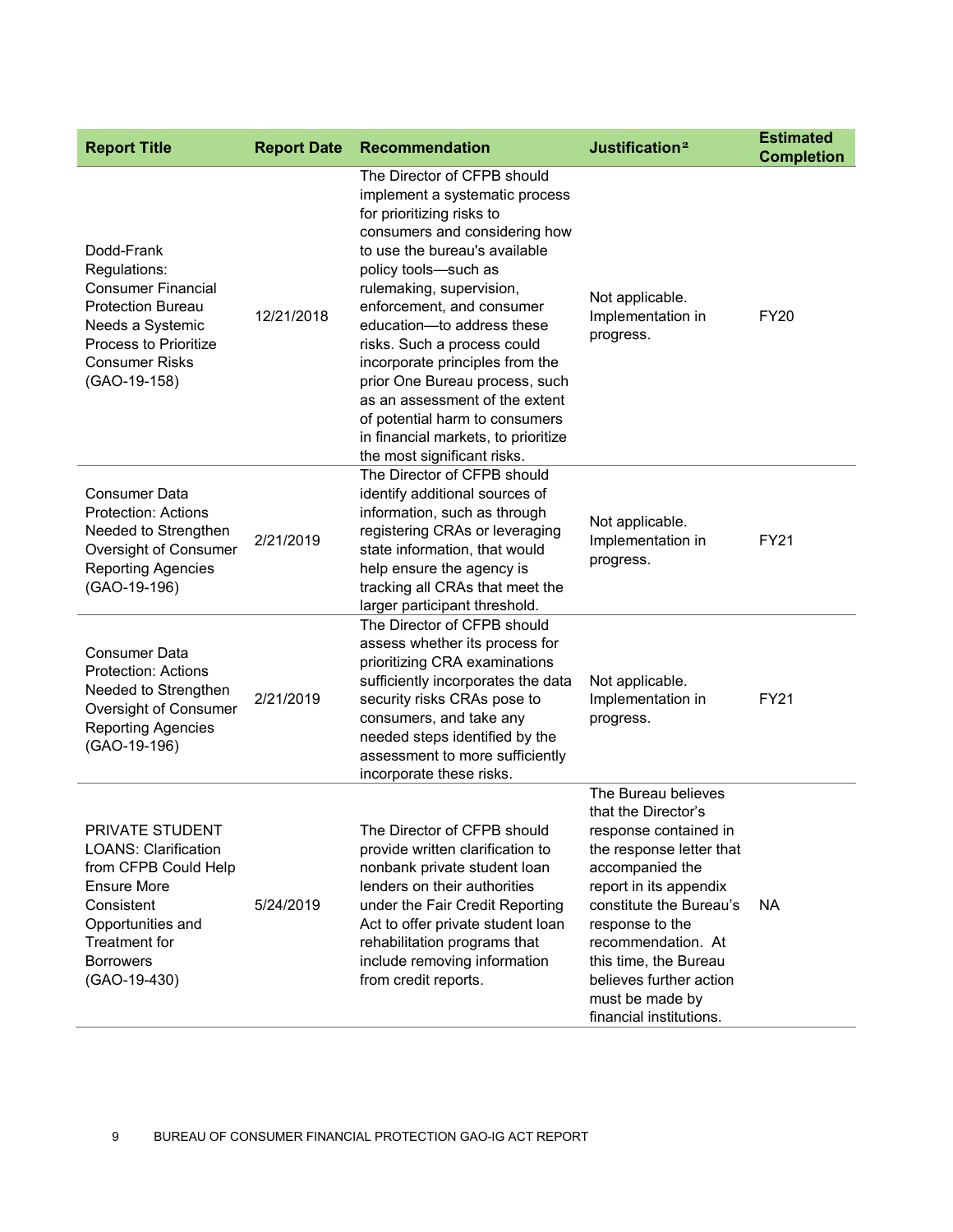| <b>Report Title</b>                                                                                                                                                                                               | <b>Report Date</b> | <b>Recommendation</b>                                                                                                                                                                                                                                                                                                                                                            | Justification <sup>2</sup>                                                                                                                                                                                                                                              | <b>Estimated</b><br><b>Completion</b> |
|-------------------------------------------------------------------------------------------------------------------------------------------------------------------------------------------------------------------|--------------------|----------------------------------------------------------------------------------------------------------------------------------------------------------------------------------------------------------------------------------------------------------------------------------------------------------------------------------------------------------------------------------|-------------------------------------------------------------------------------------------------------------------------------------------------------------------------------------------------------------------------------------------------------------------------|---------------------------------------|
| <b>PRIVATE STUDENT</b><br><b>LOANS: Clarification</b><br>from CFPB Could Help<br><b>Ensure More</b><br>Consistent<br>Opportunities and<br><b>Treatment for</b><br><b>Borrowers</b><br>(GAO-19-430)                | 5/24/2019          | The Director of CFPB, after<br>consulting with the prudential<br>regulators and relevant industry<br>groups, should provide written<br>clarification on what information<br>in a consumer's credit report<br>constitutes a private student<br>loan reported "default" that may<br>be removed after successful<br>completion of a private student<br>loan rehabilitation program. | The Bureau believes<br>that the Director's<br>response contained in<br>the response letter that<br>accompanied the<br>report in its appendix<br>constitute the Bureau's<br>response to the<br>recommendation. The<br>Bureau believes further<br>action to be premature. | <b>NA</b>                             |
| <b>Consumer Reporting</b><br>Agencies: CFPB<br><b>Should Define Its</b><br>Supervisory<br>Expectations<br>(GAO-19-459)                                                                                            | 7/16/2019          | The Director of CFPB should<br>communicate to CRAs its<br>expectations regarding<br>reasonable procedures for<br>assuring maximum possible<br>accuracy of consumer report<br>information.                                                                                                                                                                                        | Not applicable.<br>Implementation in<br>progress.                                                                                                                                                                                                                       | <b>FY20</b>                           |
| <b>Consumer Reporting</b><br>Agencies: CFPB<br>Should Define Its<br>Supervisory<br>Expectations<br>(GAO-19-459)                                                                                                   | 7/16/2019          | The Director of CFPB should<br>communicate to CRAs its<br>expectations regarding<br>reasonable investigations of<br>consumer disputes.                                                                                                                                                                                                                                           | Not applicable.<br>Implementation in<br>progress.                                                                                                                                                                                                                       | <b>FY20</b>                           |
| Federal Rulemaking:<br><b>Selected Agencies</b><br><b>Should Clearly</b><br>Communicate<br><b>Practices Associated</b><br>with Identity<br>Information in the<br><b>Public Comment</b><br>process<br>(GAO-19-483) | 7/26/2019          | The Director of the Consumer<br><b>Financial Protection Bureau</b><br>(CFPB) should finalize its draft<br>policy for posting comments and<br>their identity information,<br>particularly for duplicate<br>comments, and clearly<br>communicate it to the public on<br>the CFPB website.                                                                                          | Not applicable.<br>Implementation in<br>progress.                                                                                                                                                                                                                       | <b>FY20</b>                           |
| Reverse Mortgages:<br>FHA Needs to Improve<br>Monitoring and<br>Oversight of Loan<br>Outcomes and<br>Servicing<br>(GAO-19-702)                                                                                    | 9/25/2019          | The CFPB Director should work<br>with FHA to complete an<br>agreement for sharing the<br>results of CFPB examinations of<br><b>HECM</b> servicers with FHA.                                                                                                                                                                                                                      | Not applicable.<br>Implementation in<br>progress.                                                                                                                                                                                                                       | <b>TBD</b>                            |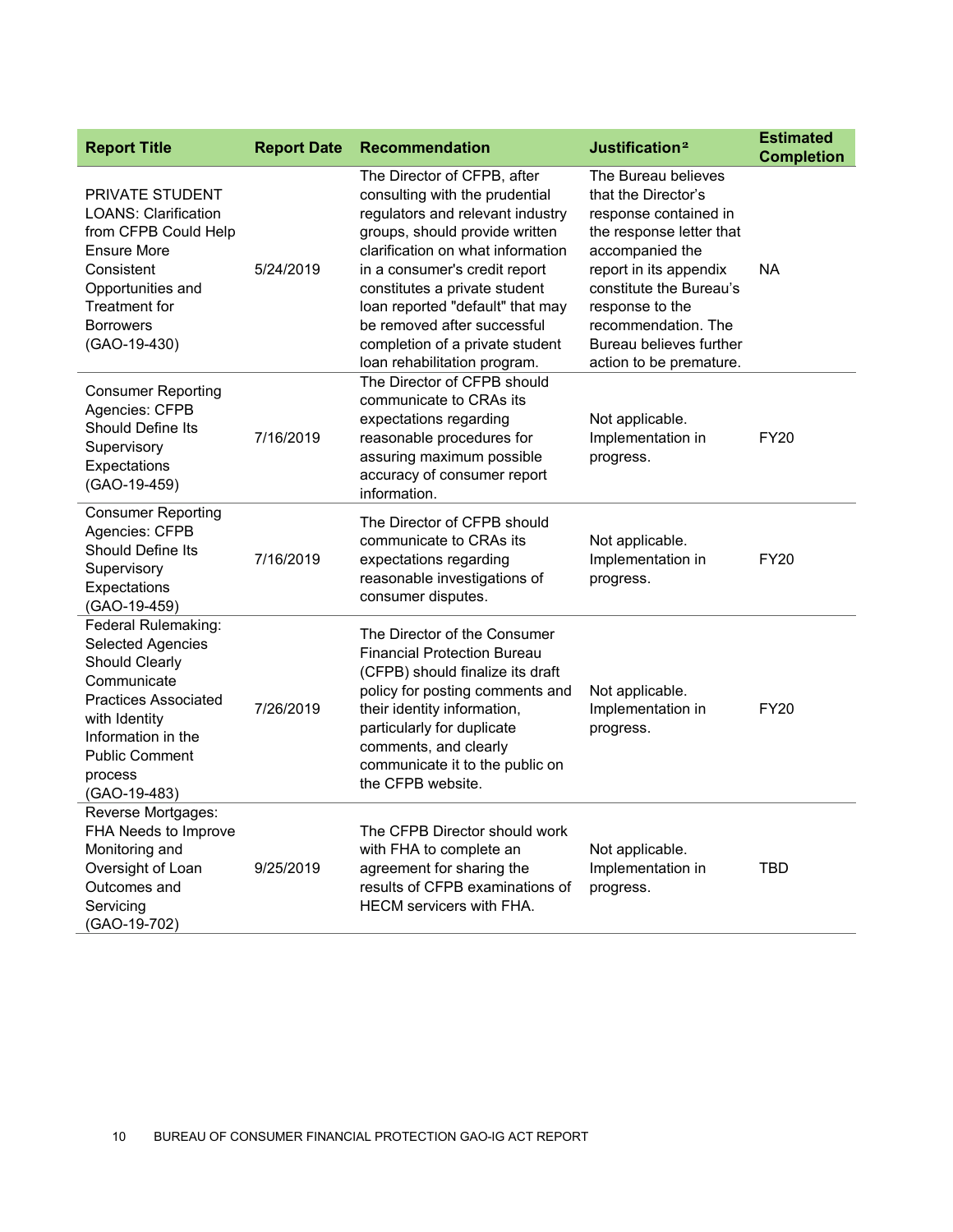#### <span id="page-11-0"></span>2.2 OIG Recommendations

Table 2 provides a list of all 35[3](#page-11-1) open public OIG recommendations.

| <b>Report Title</b>                                                                                                                                  | <b>Report Date</b> | <b>Recommendation</b>                                                                                                                                                                                                                                                                                                                                             | Explanation <sup>4</sup>                          | <b>Estimated</b><br><b>Completion</b> |
|------------------------------------------------------------------------------------------------------------------------------------------------------|--------------------|-------------------------------------------------------------------------------------------------------------------------------------------------------------------------------------------------------------------------------------------------------------------------------------------------------------------------------------------------------------------|---------------------------------------------------|---------------------------------------|
| The CFPB Should<br>Strengthen Internal<br>Controls for its<br>Government Travel<br>Card Program to<br>Ensure Program<br>Integrity<br>(2013-AE-C-017) | 9/30/2013          | Coordinate with the Office of<br>Human Capital to obtain<br>personnel leave data and require<br>the Travel Office to expand the<br>monthly cardholder statement<br>review to include cardholders on<br>leave in order to identify potential<br>cases of unauthorized or<br>fraudulent use and incorporate<br>this requirement in the draft<br>internal procedure. | Not applicable.<br>Implementation in<br>progress. | <b>FY20</b>                           |
| 2014 Audit of the<br><b>CFPB's Information</b><br>Security Program<br>(2014-IT-C-020)                                                                | 11/14/2014         | Strengthen the CFPB's<br>vulnerability management<br>practices by implementing an<br>automated solution and process<br>to periodically assess and<br>manage database and<br>application-level security<br>configurations.                                                                                                                                         | Not applicable.<br>Implementation in<br>progress. | <b>FY20</b>                           |
| The CFPB Should<br>Continue to Enhance<br>Controls for Its<br><b>Government Travel</b><br>Card Program<br>(2016-FMIC-C-009)                          | 6/27/2016          | Enhance the monthly compliance<br>audits of the CFPB's government<br>travel card program by a. directing<br>the Travel Office to obtain training<br>from the government travel card<br>provider on how to use all the<br>available monitoring resources,<br>and b. finalizing the development<br>of and implementing in-house<br>data mining tools.               | Not applicable.<br>Implementation in<br>progress. | <b>FY20</b>                           |

<span id="page-11-1"></span> <sup>3</sup> Open non-public recommendations are not included in this report.

<span id="page-11-2"></span><sup>4</sup> The GAO-IG Act requires "an explanation of the reasons why no final action or action not recommended was taken with respect to each audit report to which the public recommendation for corrective action pertains." As applicable, this information is provided in the Explanation column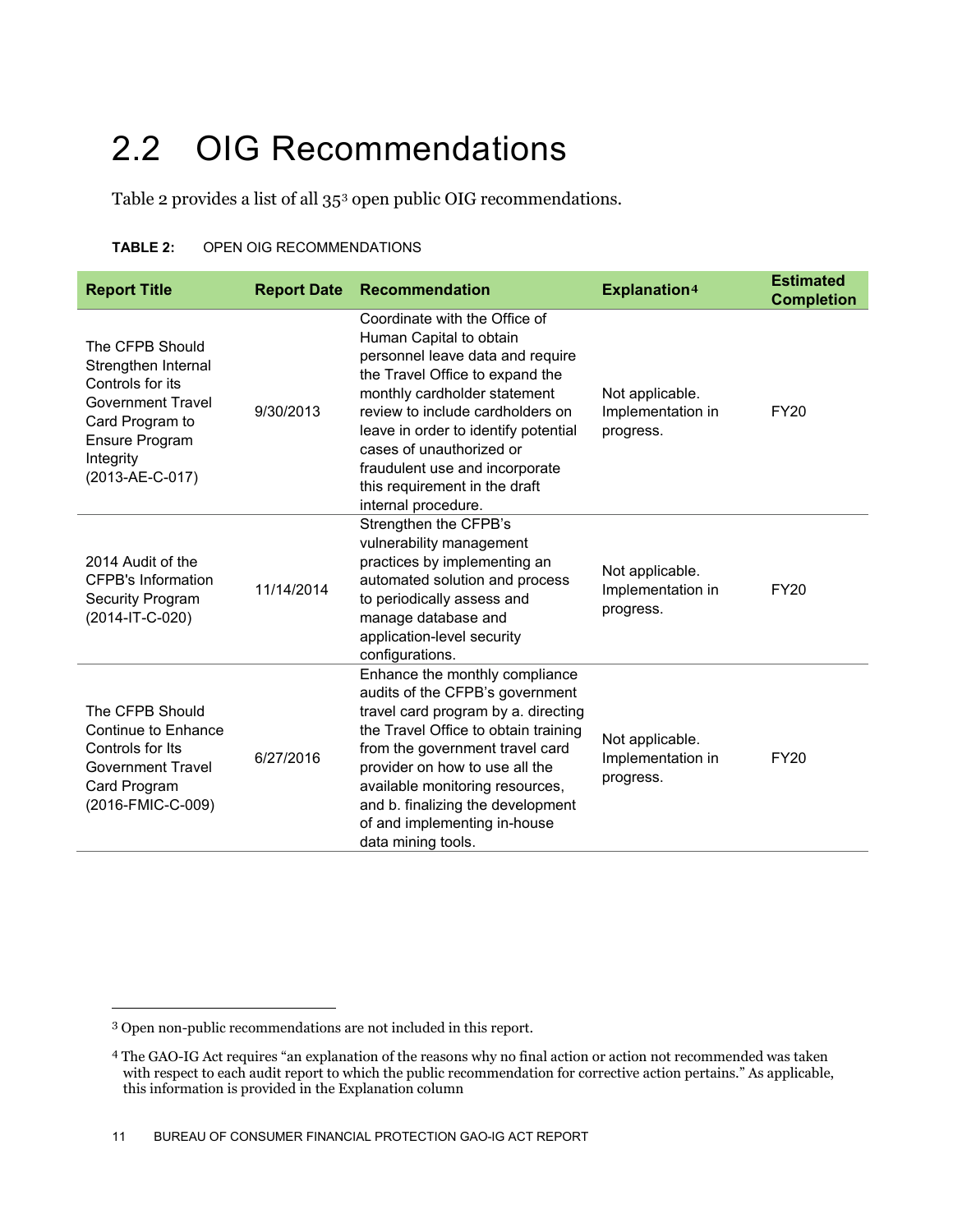| <b>Report Title</b>                                                                                                                           | <b>Report Date</b> | Recommendation                                                                                                                                                                                                                                                                                                   | <b>Explanation4</b>                               | <b>Estimated</b><br><b>Completion</b> |
|-----------------------------------------------------------------------------------------------------------------------------------------------|--------------------|------------------------------------------------------------------------------------------------------------------------------------------------------------------------------------------------------------------------------------------------------------------------------------------------------------------|---------------------------------------------------|---------------------------------------|
| 2016 Audit of the<br><b>CFPB's Information</b><br><b>Security Program</b><br>(2016-IT-C-012)                                                  | 11/10/2016         | Evaluate options and develop an<br>agency-wide insider threat<br>program to include a. a strategy to<br>raise organizational awareness, b.<br>an optimal organizational<br>structure, and c. integration of<br>incident response capabilities,<br>such as ongoing activities around<br>data loss prevention.     | Not applicable.<br>Implementation in<br>progress. | <b>FY20</b>                           |
| 2017 Audit of the<br><b>CFPB's Information</b><br><b>Security Program</b><br>(2017-IT-C-019)                                                  | 10/31/2017         | Ensure that a risk appetite<br>statement and associated risk<br>tolerance levels are defined and<br>used to develop and maintain an<br>agency wide risk profile.                                                                                                                                                 | Not applicable.<br>Implementation in<br>progress. | <b>FY20</b>                           |
| 2017 Audit of the<br><b>CFPB's Information</b><br><b>Security Program</b><br>(2017-IT-C-019)                                                  | 10/31/2017         | Develop and implement a tiered<br>approach for implementing<br>multifactor authentication that<br>considers system risk levels and<br>user roles and uses lessons<br>learned to inform broader<br>adoption.                                                                                                      | Not applicable.<br>Implementation in<br>progress. | <b>FY20</b>                           |
| The CFPB Can Further<br><b>Strengthen Controls</b><br>Over Certain Off<br><b>Boarding Processes</b><br>and Data<br>(2018-MO-C-001)            | 1/22/2018          | Once upgrades to the offboarding<br>system have been fully<br>implemented, develop a process<br>to periodically reconcile new<br>separation data in the offboarding<br>system with one of the CFPB's<br>human resources systems to<br>ensure that the separation data<br>are current, accurate, and<br>complete. | Submitted closure<br>package for OIG<br>review.   | <b>FY19</b>                           |
| The CFPB Can Further<br><b>Strengthen Controls</b><br>Over Certain Off<br><b>Boarding Processes</b><br>and Data<br>(2018-MO-C-001)            | 1/22/2018          | Finalize the building access<br>system upgrade to ensure that<br>PIV badges and site badges are<br>automatically deactivated in the<br>building access system and that<br>PIV badges are automatically<br>deactivated in the USAccess<br>system upon an individual's<br>separation.                              | Not applicable.<br>Implementation in<br>progress. | <b>FY20</b>                           |
| Report on the<br>Independent Audit of<br>the Consumer<br><b>Financial Protection</b><br><b>Bureau's Privacy</b><br>Program<br>(2018-IT-C-003) | 2/14/2018          | Develop, document, and<br>implement a formal process for<br>monitoring compliance with<br>physical security requirements<br>around portable media such as<br>laptops, thumb drives, and smart<br>phones, as well as around<br>passwords and hard copies of<br>sensitive PII.                                     | Not applicable.<br>Implementation in<br>progress. | <b>FY20</b>                           |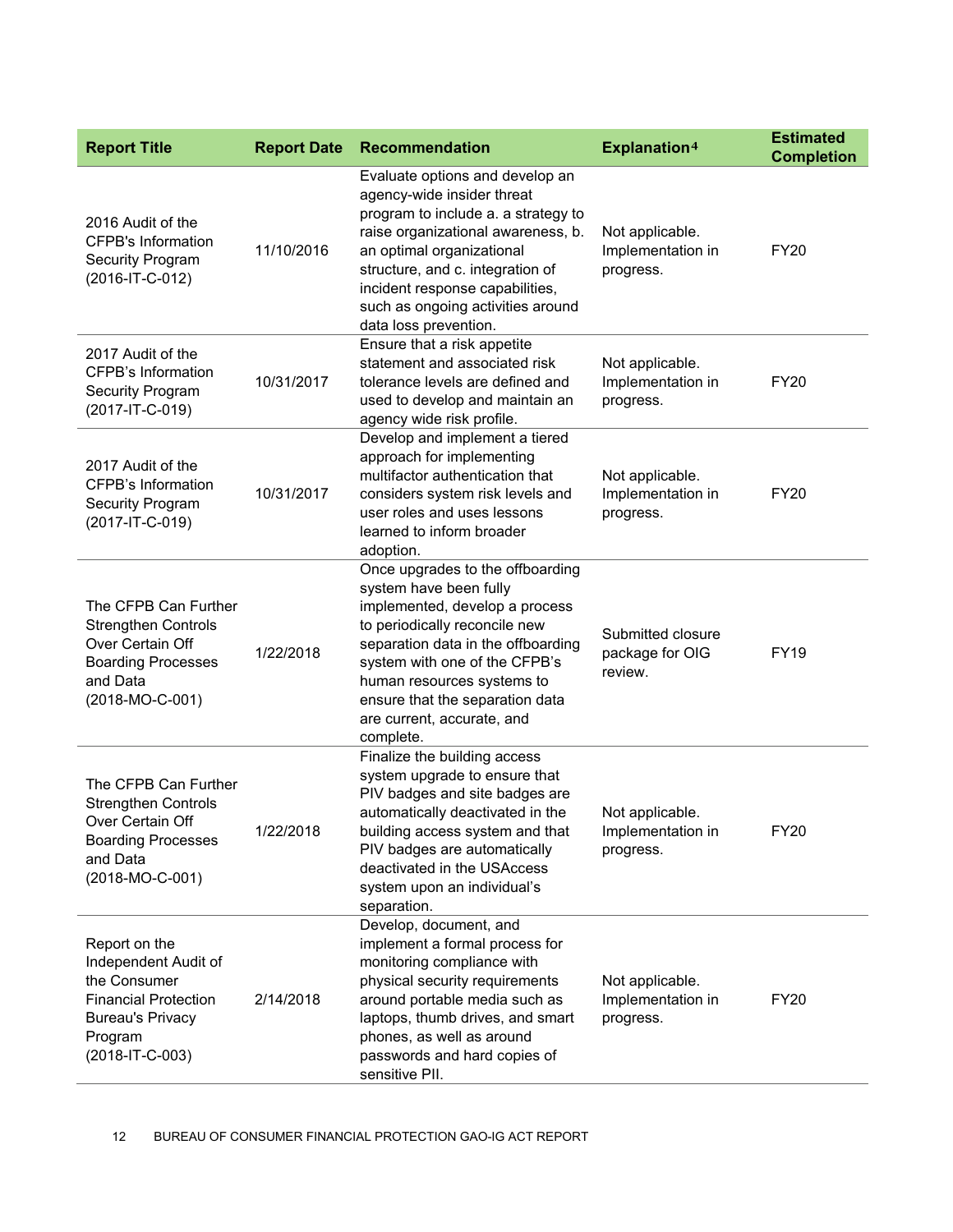| <b>Report Title</b>                                                                                                                                | <b>Report Date</b> | <b>Recommendation</b>                                                                                                                                                                                                                                                                                               | Explanation <sup>4</sup>                          | <b>Estimated</b><br><b>Completion</b> |
|----------------------------------------------------------------------------------------------------------------------------------------------------|--------------------|---------------------------------------------------------------------------------------------------------------------------------------------------------------------------------------------------------------------------------------------------------------------------------------------------------------------|---------------------------------------------------|---------------------------------------|
| The Bureau's Travel<br><b>Card Program Controls</b><br>Are Generally Effective<br>but Could Be Further<br>Strengthened<br>(2018-FMIC-C-014)        | 9/26/2018          | Update travel guidance to clarify<br>how to submit vouchers for<br>multicity trips.                                                                                                                                                                                                                                 | Not applicable.<br>Implementation in<br>progress. | <b>FY20</b>                           |
| The Bureau's Travel<br><b>Card Program Controls</b><br>Are Generally Effective<br>but Could Be Further<br>Strengthened(2018-<br><b>FMIC-C-014)</b> | 9/26/2018          | Incorporate instruction on multicity<br>trips into training for cardholders<br>and approving officials.                                                                                                                                                                                                             | Not applicable.<br>Implementation in<br>progress. | <b>FY20</b>                           |
| The Bureau's Travel<br><b>Card Program Controls</b><br>Are Generally Effective<br>but Could Be Further<br>Strengthened<br>(2018-FMIC-C-014)        | 9/26/2018          | Evaluate the benefit of<br>implementing additional controls<br>to detect duplicative<br>reimbursements, such as<br>developing and implementing a<br>tool for identifying travel vouchers<br>with overlapping trip dates.                                                                                            | Not applicable.<br>Implementation in<br>progress. | <b>FY20</b>                           |
| The Bureau's Travel<br><b>Card Program Controls</b><br>Are Generally Effective<br>but Could Be Further<br>Strengthened<br>(2018-FMIC-C-014)        | 9/26/2018          | Review transactions and seek<br>reimbursement in accordance with<br>Bureau policy from cardholders<br>who received duplicative<br>reimbursements for multicity trips<br>and from cardholders who were<br>reimbursed for lodging and M&IE<br>expenses incurred while on<br>personal leave during official<br>travel. | Not applicable.<br>Implementation in<br>progress. | <b>FY20</b>                           |
| 2018 Audit of the<br>Bureau's Information<br>Security Program<br>(2018-IT-C-018)                                                                   | 10/31/2018         | Strengthen configuration<br>management processes by a.<br>remediating configuration-related<br>vulnerabilities in a timely manner,<br>and b. ensuring that optimal<br>resources are allocated to perform<br>vulnerability remediation activities.                                                                   | Not applicable.<br>Implementation in<br>progress. | <b>FY20</b>                           |
| 2018 Audit of the<br><b>Bureau's Information</b><br>Security Program<br>(2018-IT-C-018)                                                            | 10/31/2018         | Develop and implement a process<br>to ensure the timely application of<br>patches and security updates for<br>Bureau-issued mobile phones.                                                                                                                                                                          | Not applicable.<br>Implementation in<br>progress. | <b>FY20</b>                           |
| 2018 Audit of the<br>Bureau's Information<br>Security Program<br>(2018-IT-C-018)                                                                   | 10/31/2018         | Determine whether established<br>processes and procedures for<br>management of user-access<br>agreements and rules-of-behavior<br>forms for privileged users are<br>effective and adequately<br>resourced and make changes as<br>needed.                                                                            | Not applicable.<br>Implementation in<br>progress. | <b>FY20</b>                           |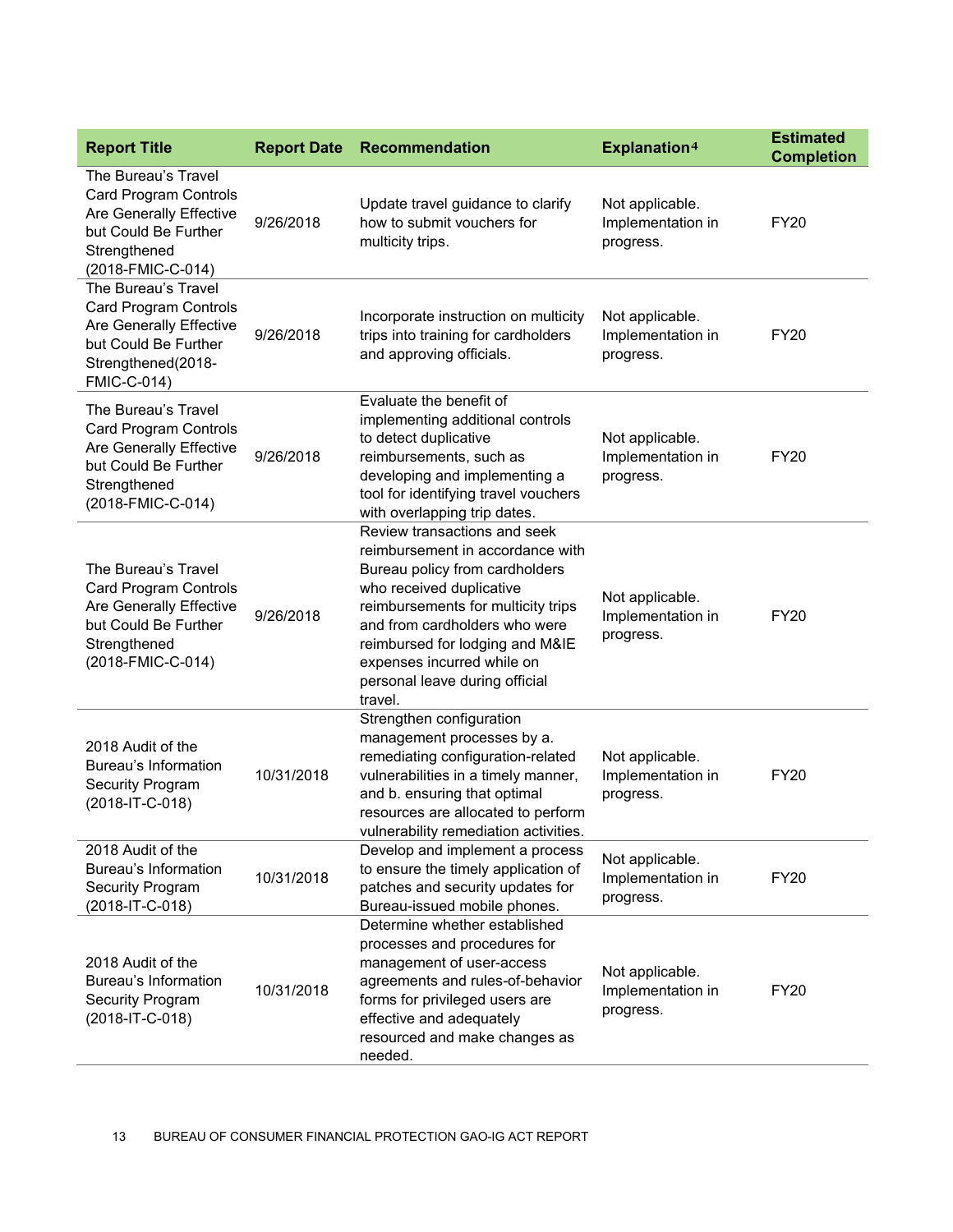| <b>Report Title</b>                                                                                                                                  | <b>Report Date</b> | <b>Recommendation</b>                                                                                                                                                                                                                                                                                                                                                                                                | <b>Explanation4</b>                               | <b>Estimated</b><br><b>Completion</b> |
|------------------------------------------------------------------------------------------------------------------------------------------------------|--------------------|----------------------------------------------------------------------------------------------------------------------------------------------------------------------------------------------------------------------------------------------------------------------------------------------------------------------------------------------------------------------------------------------------------------------|---------------------------------------------------|---------------------------------------|
| The Bureau Can<br>Improve Its Follow-Up<br><b>Process for Matters</b><br>Requiring Attention at<br>Supervised Institutions<br>(2019-SR-C-001)        | 1/28/2019          | Clarify SEFL's purpose and intent<br>for tracking and reporting its MRA<br>follow-up activities and ensure<br>that the calculation of the<br>measurement and the description<br>of the measurement clearly and<br>accurately communicate the<br>Bureau's recent and historical<br>performance against those<br>objectives.                                                                                           | Submitted closure<br>package for OIG<br>review.   | FY19                                  |
| The Bureau Can<br>Improve Its Follow-Up<br><b>Process for Matters</b><br>Requiring Attention at<br><b>Supervised Institutions</b><br>(2019-SR-C-001) | 1/28/2019          | Standardize the data entry<br>expectations for the ERC Date<br>and Due Date fields in SES and<br>implement a quality control<br>process to validate the accuracy<br>of these entries.                                                                                                                                                                                                                                | Not applicable.<br>Implementation in<br>progress. | <b>FY20</b>                           |
| The Bureau Can<br>Improve Its Follow-Up<br><b>Process for Matters</b><br>Requiring Attention at<br><b>Supervised Institutions</b><br>(2019-SR-C-001) | 1/28/2019          | Implement guidance that<br>establishes SEFL's expectations<br>and training for new and existing<br>policies that cover the following:<br>a. posting MRA documentation to<br>SES, including what to post, when<br>to post it, and to what SES folder<br>it should be posted.<br>b. receiving, approving, and<br>retaining MRA extension and<br>closure communications.<br>c. documenting MRA closure<br>dates in SES. | Not applicable.<br>Implementation in<br>progress. | <b>FY20</b>                           |
| The Bureau Can<br>Improve Its Follow-Up<br><b>Process for Matters</b><br>Requiring Attention at<br><b>Supervised Institutions</b><br>(2019-SR-C-001) | 1/28/2019          | Develop training and monitoring<br>activities to ensure that SEFL<br>employees are aware of and<br>comply with policies and<br>procedures related to<br>communicating the closure of<br>MRAs to supervised entities.                                                                                                                                                                                                 | Not applicable.<br>Implementation in<br>progress. | <b>FY20</b>                           |
| The Bureau Can<br>Improve Its Follow-Up<br><b>Process for Matters</b><br>Requiring Attention at<br><b>Supervised Institutions</b><br>(2019-SR-C-001) | 1/28/2019          | Conduct testing to ensure that the<br>follow-up sub action Internal<br>Supervisory Memorandum has<br>been implemented and is used<br>consistently.                                                                                                                                                                                                                                                                   | Not applicable.<br>Implementation in<br>progress. | <b>FY20</b>                           |
| The Bureau Can<br>Improve Its Follow-Up<br><b>Process for Matters</b><br>Requiring Attention at<br><b>Supervised Institutions</b><br>(2019-SR-C-001) | 1/28/2019          | Evaluate whether more<br>involvement from the Regional<br>Analysts in the MRA follow-up<br>process may help improve<br>consistency.                                                                                                                                                                                                                                                                                  | Not applicable.<br>Implementation in<br>progress. | <b>FY20</b>                           |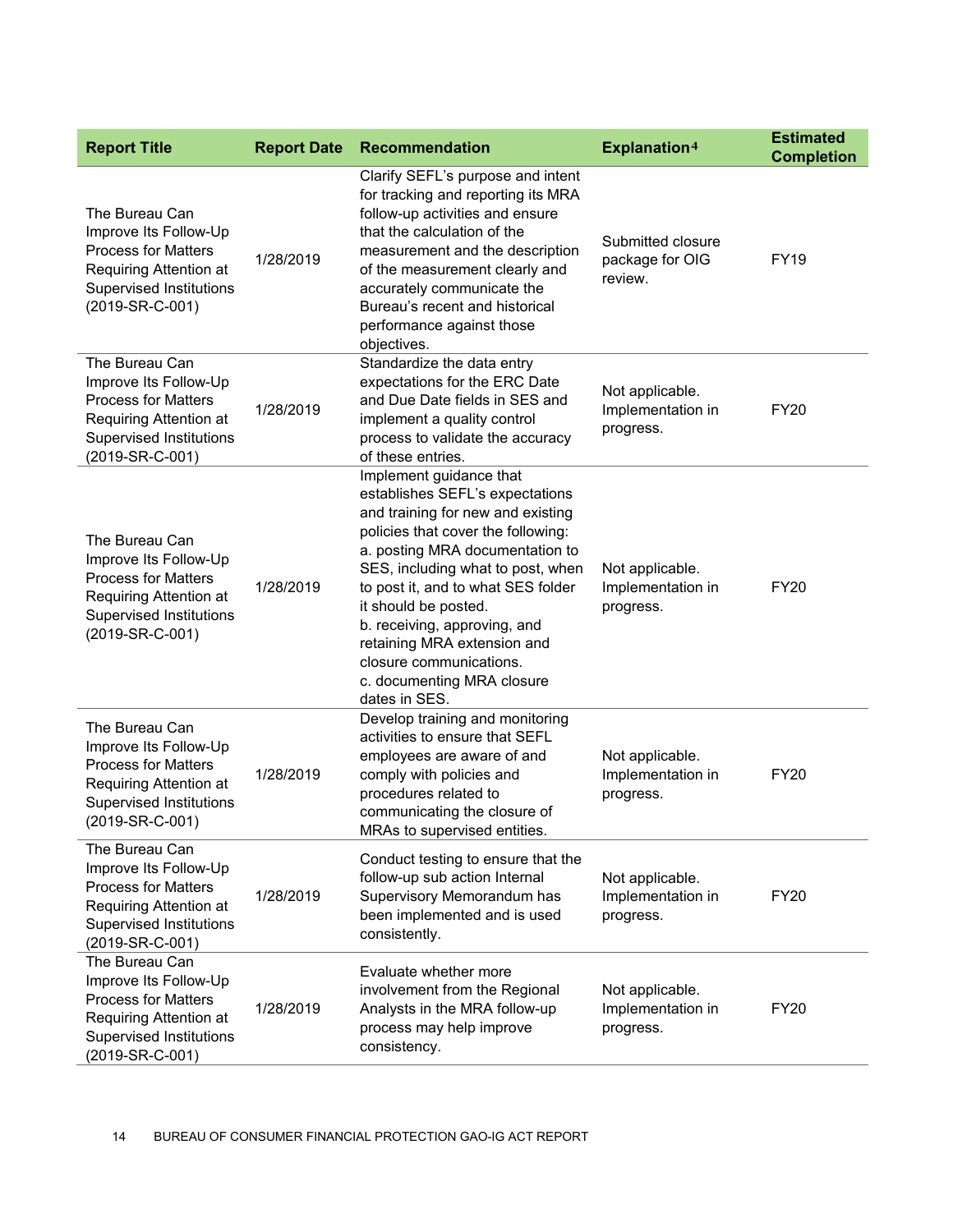| <b>Report Title</b>                                                                                                                                                                                                                                                                                            | <b>Report Date</b> | <b>Recommendation</b>                                                                                                                                                                                                                                                                                                                                                                   | Explanation <sup>4</sup>                          | <b>Estimated</b><br><b>Completion</b> |
|----------------------------------------------------------------------------------------------------------------------------------------------------------------------------------------------------------------------------------------------------------------------------------------------------------------|--------------------|-----------------------------------------------------------------------------------------------------------------------------------------------------------------------------------------------------------------------------------------------------------------------------------------------------------------------------------------------------------------------------------------|---------------------------------------------------|---------------------------------------|
| The Bureau Can<br>Improve Its Risk<br>Assessment<br>Framework for<br>Prioritizing and<br>Scheduling<br><b>Examination Activities</b><br>(2019-SR-C-005)<br>The Bureau Can<br>Improve Its Risk<br>Assessment<br>Framework for<br>Prioritizing and<br>Scheduling<br>Examination<br>Activities(2019-SR-C-<br>005) | 3/25/2019          | Develop training on the FMI<br>scoring process that includes a<br>detailed explanation of the<br>methodology used to determine<br>desktop FMI scores and require<br>employees participating in that<br>process to receive this training<br>annually.                                                                                                                                    | Not applicable.<br>Implementation in<br>progress. | <b>FY20</b>                           |
|                                                                                                                                                                                                                                                                                                                | 3/25/2019          | Develop guidance that clarifies<br>SEFL's procedures for<br>determining the final FMI score<br>when an agreement cannot be<br>reached.                                                                                                                                                                                                                                                  | Not applicable.<br>Implementation in<br>progress. | <b>FY20</b>                           |
| <b>Bureau Efforts to</b><br><b>Share Consumer</b><br><b>Complaint Data</b><br>Internally Are<br>Generally Effective;<br>Improvements Can Be<br>Made to Enhance<br>Training and<br><b>Strengthen Access</b><br>Approval (2019-FMIC-<br>$C-008$                                                                  | 6/3/2019           | Enhance access review activities<br>for Explorer, including establishing<br>documented processes and<br>procedures for evaluating the<br>access privileges of current users,<br>to ensure that these activities are<br>consistent with Bureau<br>information security requirements.                                                                                                     | Not applicable.<br>Implementation in<br>progress. | <b>FY20</b>                           |
| The Bureau Can<br>Improve the<br><b>Effectiveness of Its Life</b><br><b>Cycle Processes for</b><br>FedRAMP<br>(2019-IT-C-009)                                                                                                                                                                                  | 7/17/2019          | Ensure that established SA&A<br>processes are<br>a. performed prior to the<br>deployment of all FedRAMP cloud<br>systems used by the Bureau.<br>b. used to make an agency-<br>specific authorization decision for<br>the system that is in production<br>and noted in our report.                                                                                                       | Not applicable.<br>Implementation in<br>progress. | <b>FY20</b>                           |
| The Bureau Can<br>Improve the<br><b>Effectiveness of Its Life</b><br><b>Cycle Processes for</b><br>FedRAMP<br>(2019-IT-C-009)                                                                                                                                                                                  | 7/17/2019          | Ensure that<br>a. continuous monitoring<br>information provided by the PMO<br>or the CSP, as appropriate, is<br>obtained and reviewed in a timely<br>manner for all FedRAMP cloud<br>systems used by the Bureau.<br>b. for any gaps identified,<br>including for incident response<br>and contingency testing, a risk<br>assessment is performed to<br>determine appropriate responses. | Not applicable.<br>Implementation in<br>progress. | <b>FY20</b>                           |